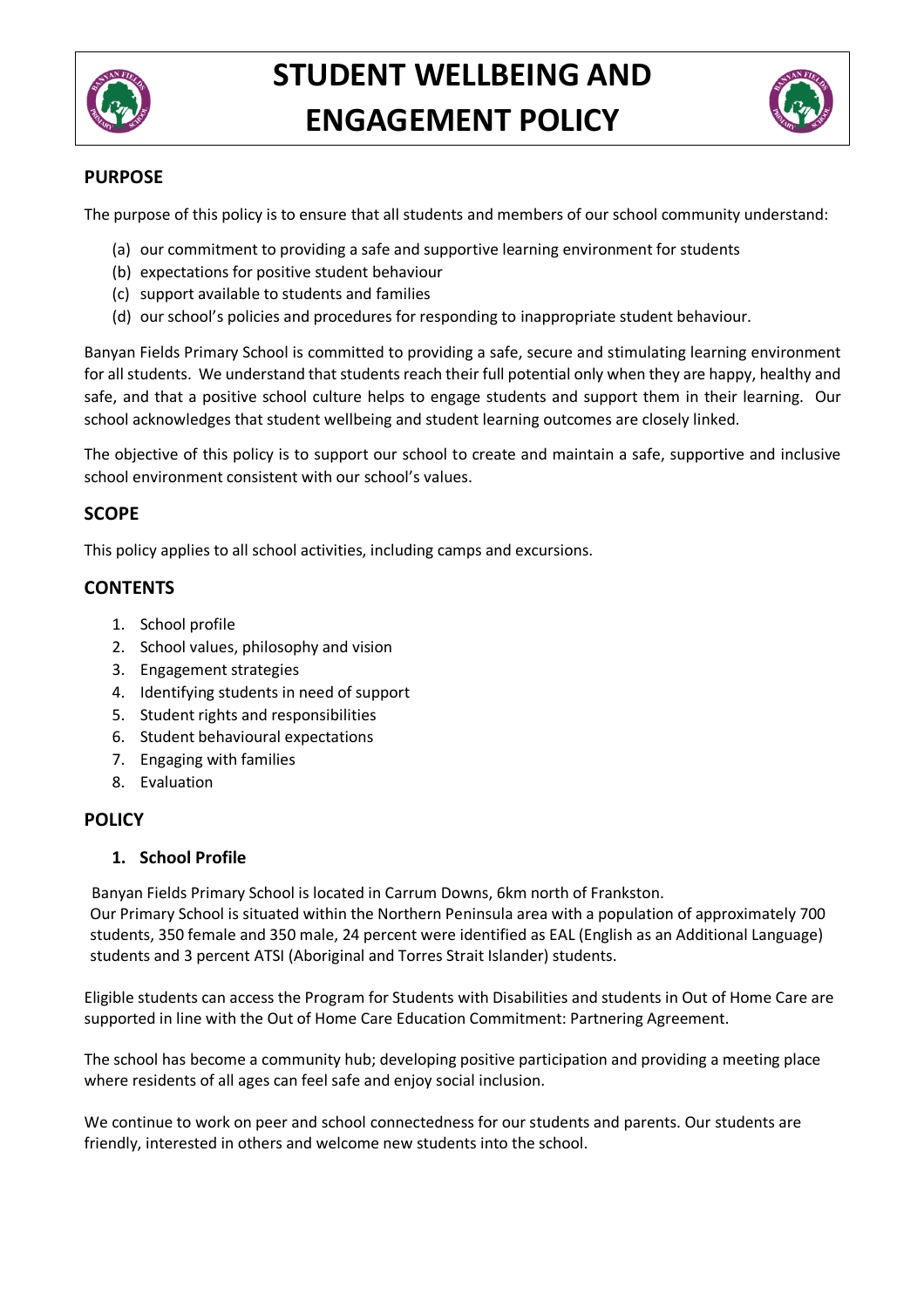Our school values are Belonging, Resilience, Ambition and Integrity and these concepts are promoted amongst staff, students and the broader school community.

# **2. School Values, Philosophy and Vision**

Banyan Fields Primary School Statement of Values and School Philosophy is integral to the work that we do and is the foundation of our school community. Students, staff and members of our school community are encouraged to live and demonstrate our core values of Belonging, Resilience, Ambition and Integrity.

**Belonging: Including everyone** using the common themes of acceptance; tolerance; caring and loyalty.

**Resilience: Bouncing back** using the common themes of learning from mistakes; mental toughness and never give up, even when it is hard.

**Ambition: My very best effort** using the common themes of high expectations of myself and others; spirit; future success; self-belief and doing my very best.

**Integrity: Always doing the right thing** using the common themes of truth, honesty and trust.

#### *Our Statement of Values is available online at:* https://www.bfps.vic.edu.au/policies

Our school's vision is to c*reate a bright future for our learners. We are committed to providing academic, emotional and social education within our learning community, by creating positive members of society who will demonstrate belonging, resilience, ambition and integrity.*

#### **3. Engagement strategies**

Banyan Fields Primary School has developed a range of strategies to promote engagement, positive behaviour and respectful relationships for all students in our school. We acknowledge that some students may need extra social, emotional or educational support at school, and that the needs of students will change over time as they grow and learn. We support the belief that all students are provided with the supports that they need to succeed, and these needs differ for each child.

A summary of the universal (whole of school), targeted and individual engagement strategies used by our school is included below:

#### **Universal**

- high and consistent expectations of all staff, students and parents and carers
- staff commitment to the implementation of School-Wide Positive Behaviour Support with fidelity
- promotion of a growth mindset for all students and staff
- prioritise positive relationships between staff and students, recognising the fundamental role this plays in building and sustaining student wellbeing
- creating a culture that is inclusive, engaging and supportive
- welcoming all parents/carers and being responsive to them as partners in learning
- analysing and being responsive to a range of school data such as attendance, Attitudes to School Survey, parent survey data, student management data and school level assessment data
- deliver a broad range of extra-curricular opportunities
- teachers at Banyan Fields use the Workshop Model to ensure an explicit, common and shared model of instruction to ensure that evidenced-based, high yield teaching practices are incorporated into all lessons
- teachers at Banyan Fields Primary school adopt a broad range of teaching and assessment approaches to effectively respond to the diverse learning styles, strengths and needs of our students and follow the standards set by the Victorian Institute of Teaching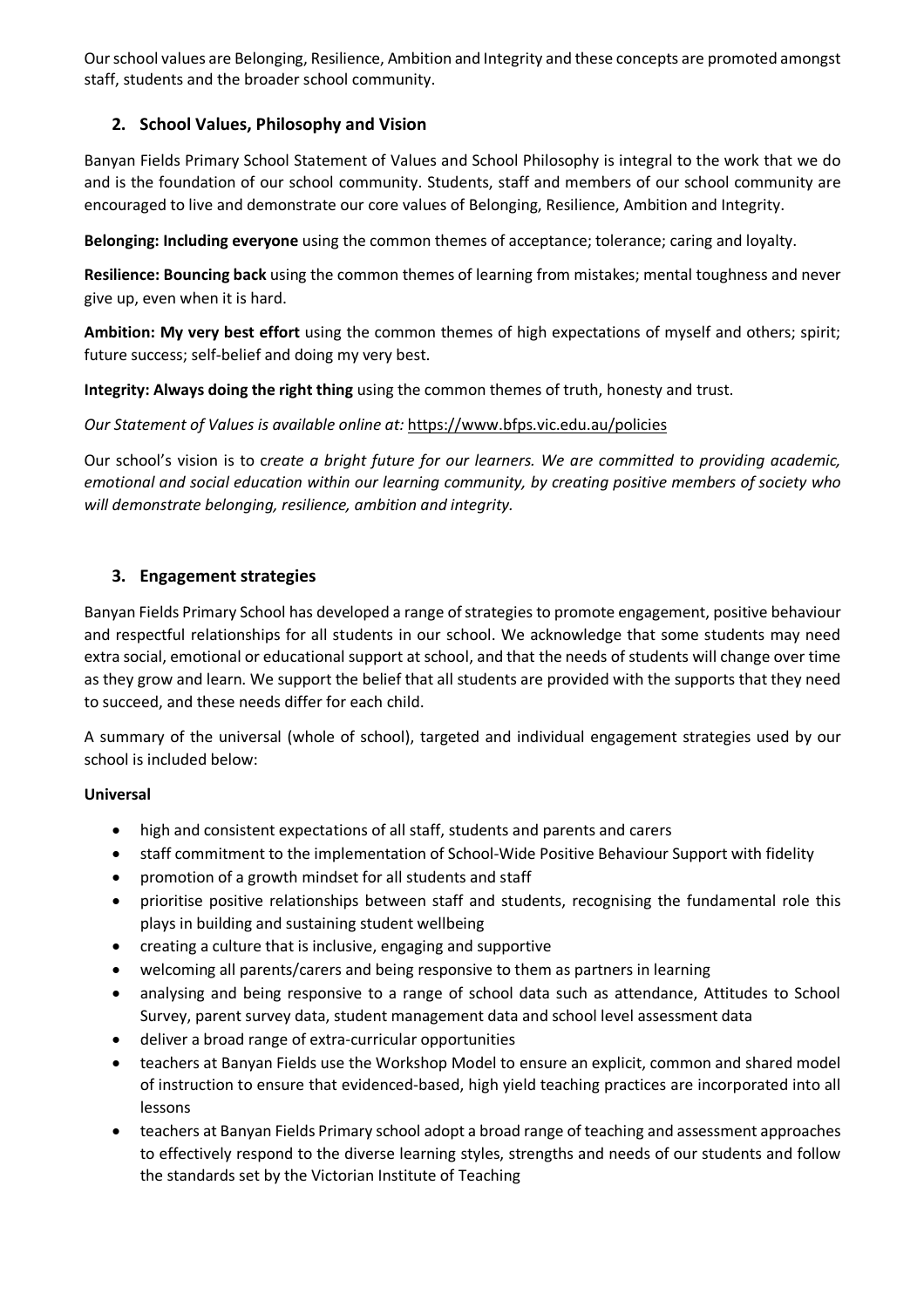- our school's Statement of Values are incorporated into our curriculum and promoted to students, staff and parents so that they are shared and celebrated as the foundation of our school community
- carefully planned transition programs to support students moving into different stages of their schooling – Kindergarten to Foundation, Grade 6 to Secondary School, new students, moving up to the new grade level.
- positive behaviour and student achievement is acknowledged
- monitor student attendance and implement attendance improvement strategies at a whole-school, cohort and individual level
- The school is committed to engaging allied services to support students social and emotional wellbeing which could include; Psychologists; Chaplain services; Occupational Therapists; Speech Therapists; Kinesiology or other services as required.
- we engage in school wide positive behaviour supports with our staff and students, which includes programs such as:
	- o Respectful Relationships
	- o School-Wide Positive Behaviour Support
- buddy programs

#### **Targeted**

- The school has a Wellbeing team with members from across the school and a dedicated SWPBS team
- Assistant Principal and two Leading teachers focussed on Wellbeing
- Connect all Koorie families with a Koorie Engagement Support Officer
- All students in Out of Home Care will be appointed a Learning Mentor, have an Individual Education Plan and will be referred to Student Support Services for an Educational Needs Assessment
- All students on the Program for Students with Disabilities have an Individual Education Plan and termly Student Support Group meetings are held
- Staff will apply a trauma-informed approach to working with students who have experienced trauma
- Literacy Support Program to boost literacy skills of students slightly below the expected level

#### **Individual**

Banyan Fields Primary School implements a range of strategies that support and promote individual engagement. These can include:

- building constructive relationships with students at risk or students who are vulnerable due to complex individual circumstances
- meeting with student and their parent/carer to talk about how best to help the student engage with school
- developing an Individual Education Plan and/or a Behaviour Support or Safety Plan
- considering if any environmental changes need to be made, for example changing the classroom set up
- referring the student to:
	- o school-based wellbeing supports
	- o Student Support Services
	- o Appropriate external supports such as council based youth and family services, other allied health professionals, headspace, child and adolescent mental health services or ChildFirst.
	- o Re-engagement programs such as Navigator

Where necessary the school will support the student's family to engage by:

• being responsive and sensitive to changes in the student's circumstances and health and wellbeing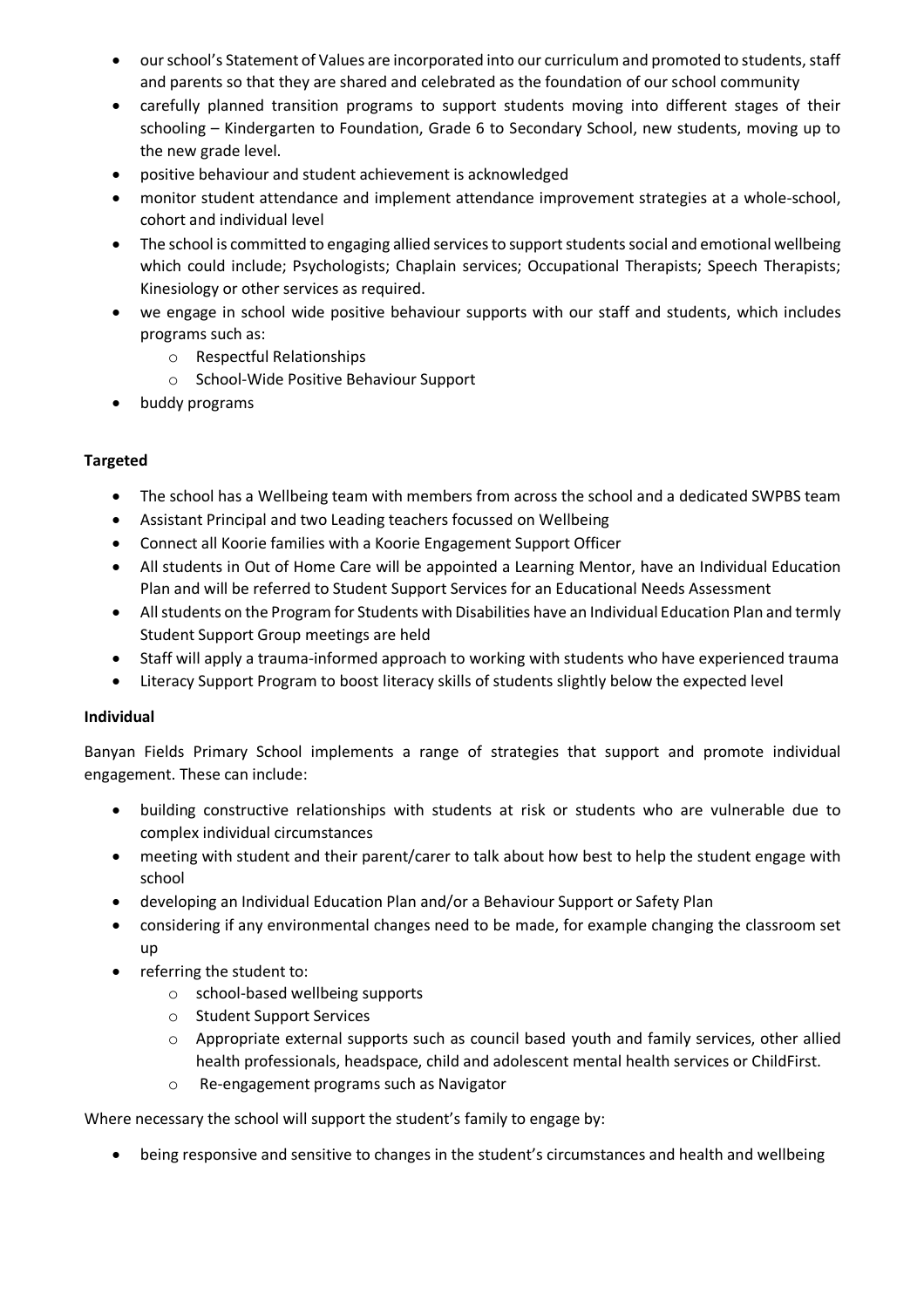- collaborating, where appropriate and with the support of the student and their family, with any external allied health professionals, services or agencies that are supporting the student
- monitoring individual student attendance and developing attendance improvement plans in collaboration with students and their family
- running regular Student Support Group meetings for all students:
	- o on the PSD program
	- o in Out of Home Care
	- o and with other complex needs that require ongoing support and monitoring.

### **4. Identifying students in need of support**

Banyan Fields Primary School is committed to providing the necessary support to ensure our students are supported intellectually, emotionally and socially. The Student Wellbeing team plays a significant role in developing and implementing strategies to help identify students in need of support and enhance student wellbeing. Staff utilise the following information and tools to identify students in need of extra emotional, social or educational support:

- personal, health and learning information gathered upon enrolment and while the student is enrolled
- attendance records
- academic performance
- observations by school staff such as changes in engagement, behaviour, self-care, social connectedness and motivation
- student incident records
- engagement with families
- self-referrals or referrals from peers

## **5. Student rights and responsibilities**

All members of our school community have a right to experience a safe and supportive school environment. We expect that all students, staff, parents and carers treat each other with respect and dignity. Our school's Statement of Values highlights the rights and responsibilities of members of our community.

Students have the right to:

- participate fully in their education
- feel safe, secure and happy at school
- learn in an environment free from bullying, harassment, violence, discrimination or intimidation
- express their ideas, feelings and concerns.

Students have the responsibility to:

- participate fully in their educational program
- display positive behaviours that demonstrate respect for themselves, their peers, their teachers and members of the school community
- respect the rights of others to learn.

The School Council expects that all students, parents, staff and visitors of the school conduct themselves in the following way:

- Listen and respond with consideration, speaking politely;
- Support, help and treat others fairly;
- Support school procedures, policies and requests;
- Take care of the school's property and environment;
- Take pride in our school and promote a community spirit;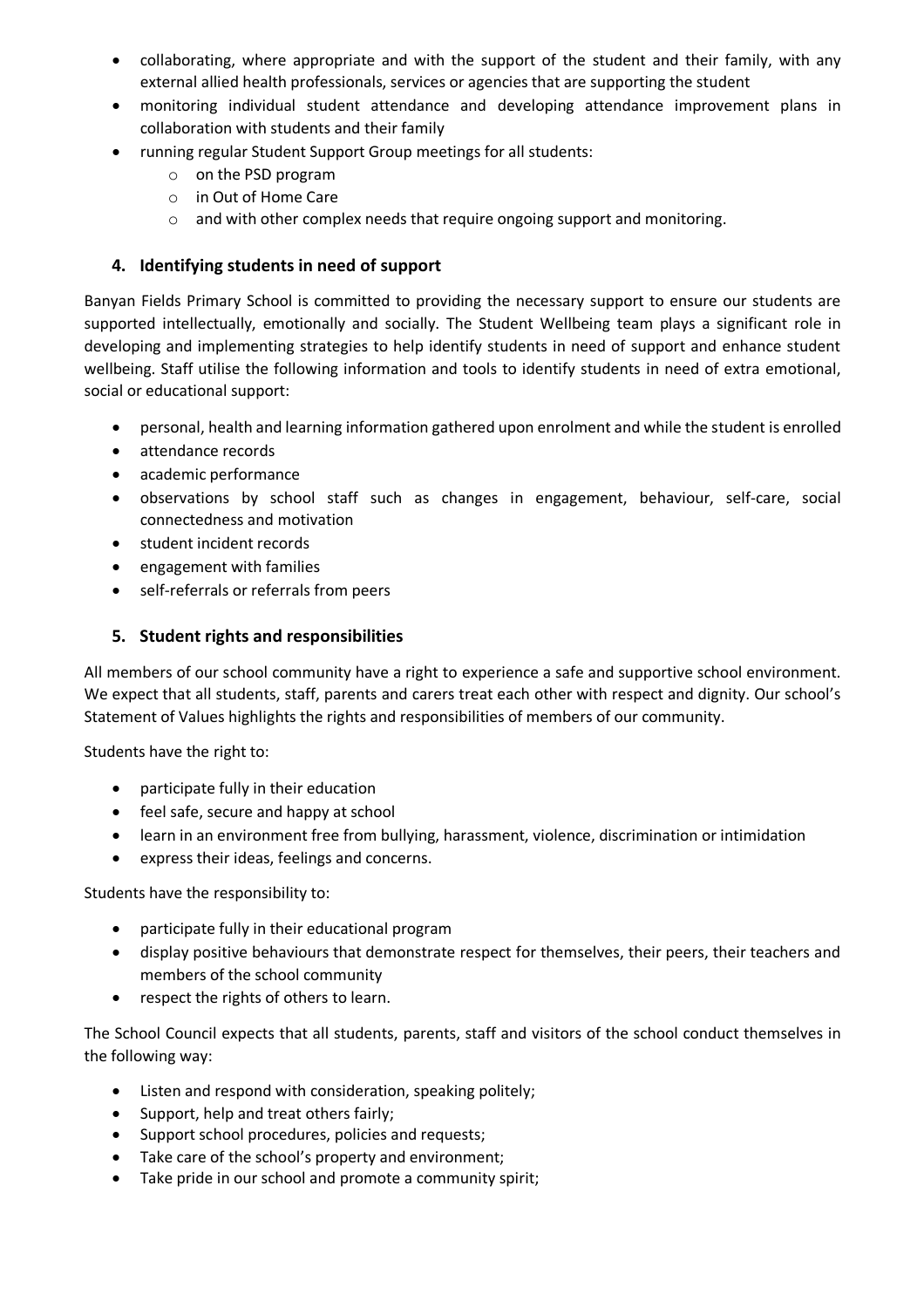• Report any concerns relating to student safety to the Principal or Assistant Principal in line with the Child Safe Standards.

Students who may have a complaint or concern about something that has happened at school are encouraged to speak to their parents or carers and approach a trusted teacher or a member of the school leadership team.

## **6. Student behavioural expectations**

Behavioural expectations of students, staff and families are grounded in our school's Statement of Values. Student bullying behaviour will be responded to consistently with the Bullying Policy.

Banyan Fields have high expectations for student behaviour and hold the belief that social and behavioural skills require the same amount of teaching as academic skills.

Through the implementation of the School-Wide Positive Behaviour Support framework we are developing a whole-school approach to responding to challenging behaviours and acknowledging desired behaviours.

When a student acts in breach of the behaviour standards of our school community, Banyan Fields Primary School will institute a staged response, consistent with the Department's Student Engagement and Inclusion Guidelines. Where appropriate, parents will be informed about the inappropriate behaviour and the disciplinary action taken by teachers and other school staff.

Disciplinary measures may be used as part of a staged response to inappropriate behaviour in combination with other engagement and support strategies to ensure that factors that may have contributed to the student's behaviour are identified and addressed. Disciplinary measures at our school will be applied fairly and consistently. Students will always be provided with an opportunity to be heard.

Disciplinary measures that may be applied include:

- a verbal reminder to the student that their behaviour is inappropriate
- teacher controlled consequences such as moving a student within the classroom, to another classroom or other reasonable and proportionate responses to misbehaviour
- withdrawal of privileges
- restorative practices
- detentions
- behaviour reviews
- suspension
- expulsion

Suspension and expulsion are measures of last resort and may only be used in particular situations consistent with Department policy, available at: http://www.education.vic.gov.au/school/principals/spag/participation/pages/engagement.aspx

Corporal punishment is prohibited in our school and will not be used in any circumstance.

#### **7. Engaging with families**

Banyan Fields Primary School values the input of parents and carers, and we will strive to support families to engage in their child's learning and build their capacity as active learners. We aim to be partners in learning with parents and carers in our school community.

We work hard to create successful partnerships with parents and carers by:

- ensuring that all parents have access to our school policies and procedures, available on our school website
- maintaining an open, respectful line of communication between parents and staff